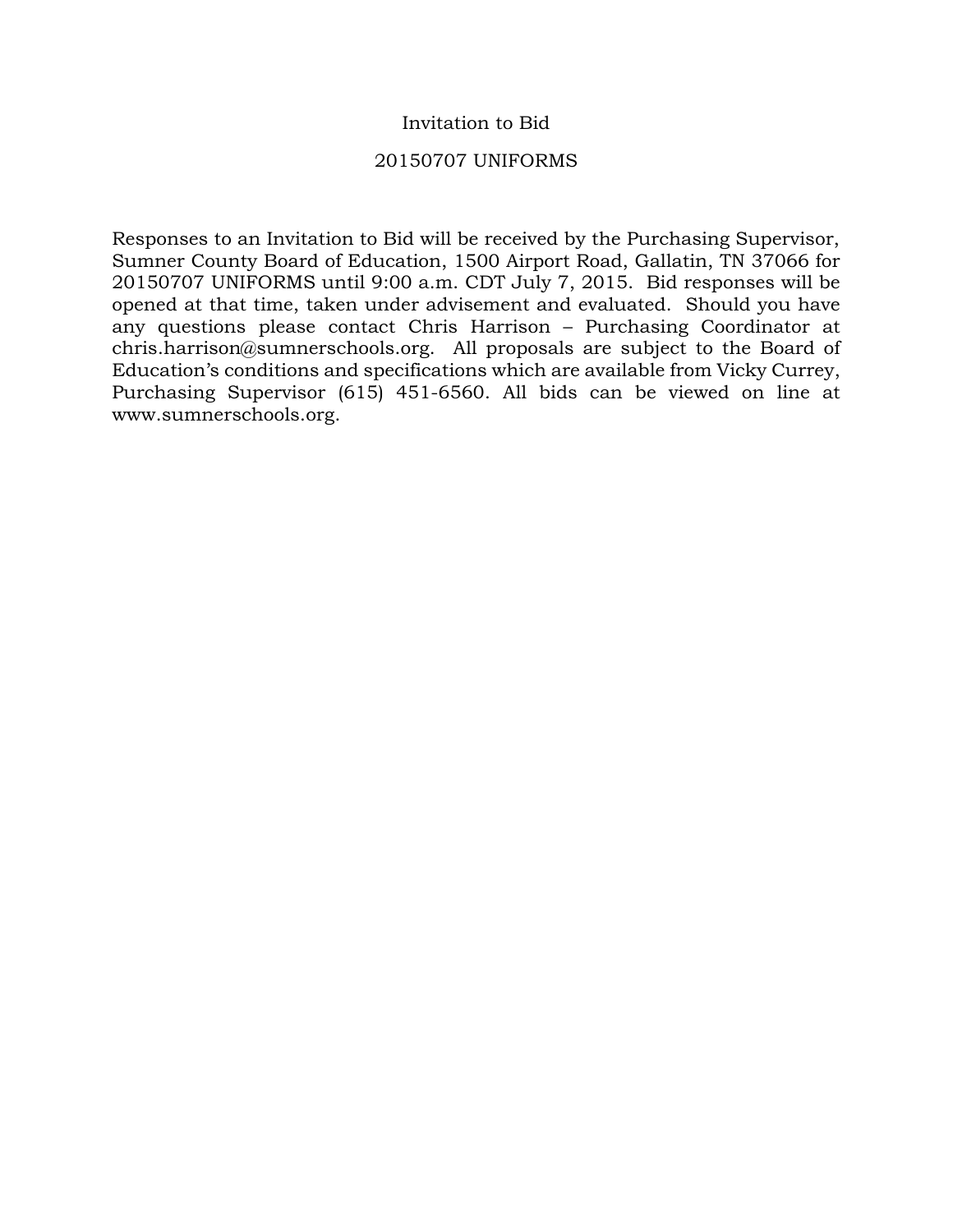#### **NOTICE TO RESPONDENTS**

Responses to an Invitation to Bid will be received by the Purchasing Supervisor in the SUPPORT SERVICE FACILITY CONFERENCE ROOM, Sumner County Board of Education, 1500 Airport Road Gallatin, TN 37066. They will be received until **9:00 A.M. Local Time JULY 7, 2015** for **20150707 UNIFORMS**, at which time the responses will be opened, taken under advisement and evaluated. *BIDS WILL BE POSTED ON www.sumnerschools.org* 

#### **GENERAL REQUIREMENTS AND CONDITIONS**

-------------------------------------------------------------------------------------------------------------------------------

- 1. The Sumner County Board of Education reserves the right to accept or reject any and/or all responses in whole or in part, and to waive informalities therein.
- 2. Any responses received after the scheduled closing time for the receipt for responses will not be considered.
- 3. If a mistake is discovered after the responses are received, only the Sumner County Board of Education may allow the respondent to withdraw the entire response.
- 4. Partial payments will not be approved unless justification for such payment can be shown. Terms will be net 30 days.
- 5. Payment will not be made until the said **20150707 UNIFORMS** are inspected and approved as meeting all specifications by persons appointed by the Sumner County Board of Education.
- 6. Responses submitted must be in a sealed envelope and marked on the outside as follows: **RESPONSE: 20150707 UNIFORMS DEADLINE: JULY 7, 2015 @ 9:00 A.M.**
- 7. Facsimile responses will not be considered.
- 8. If a successful bidder violates any terms of their bid, the contract, school board policy or any law they may be disqualified from bidding for a period of two years for minor violations or longer for major violations. Bids from disqualified bidders will not be accepted during the period of disqualification.
- 9. Prices quoted on the response (if any) are to be considered firm and binding until the said **20150707 UNIFORMS** are in the possession of the Sumner County Board of Education.
- 10. No purchase or contract is authorized or valid until the issuance of a Board Purchase Order in accordance with Board Policy. No Board Employee is authorized to purchase equipment, supplies or services prior to the issuance of such a Purchase Order.
- 11. Any deviation from these stated terms, specifications and conditions must be coordinated with and approved in writing by the Purchasing Supervisor, Vicky Currey (615) 451-6560.
- 12. All bids that exceed \$25,000 must have the Company Name, License Number, Expiration Date thereof and License Classification of Contractor listed on outside of sealed envelope. As required by State of Tennessee Code Annotated 62-6-119.
- 13. The awarded bidder will be required to post a performance and payment bond in the amount of 25% of the contract price if it exceeds \$100,000 as stated by State of Tennessee Code Annotated 12-4-201.
- 14. If the project cost in excess of \$25,000 a performance bond must be secured by the requesting party in an amount equal to the market improvement value.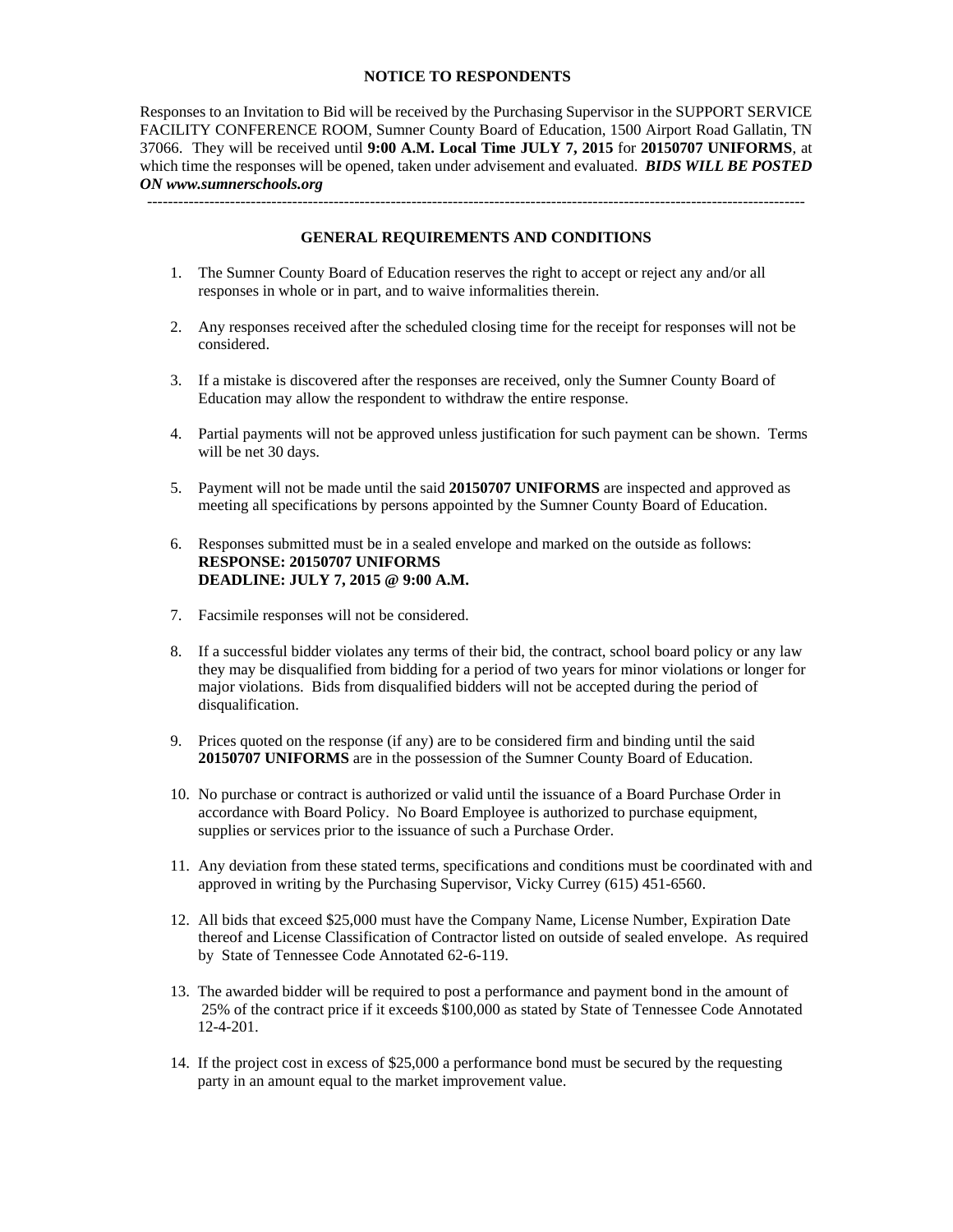# **20150707 UNIFORMS**

The Sumner County Board of Education, herein known as "School System", is soliciting bids for a uniform service contract. The contract will be utilized by the Maintenance, Operations, and Transportation Departments. The contract will include regular uniform laundry service, leasing of uniforms, and an option to purchase.

The contract for laundry service and leasing of uniforms shall be valid beginning July 1, 2015 thru June 30, 2018 with the option to extend for up to two, one‐year extensions. The School System reserves the right to review the contract on a semi‐annual basis. The School System reserves the right to cancel the contract due to deficiencies in service. Includes but is not limited to:

- Laundered uniforms are not clean upon return.
- Laundered uniforms are not returned in a timely manner.
- Torn/Worn uniforms are not repaired or replaced.
- Repaired or Replaced uniforms are not returned in a timely manner.

The contract for purchase of uniforms shall be valid beginning July 1, 2015 thru June 30, 2016.

#### **SPECIFIC INFORMATION**

Each department has indicated specific requirements. All merchandise shall be new at the beginning of the contract. The contract shall be for 50 weeks a year, laundry service only. The vendor shall provide personnel to conduct field measurements to ensure proper uniform fit. The fitting shall take place over the course of several days in order to minimize disruption to daily activities.

#### **Maintenance & Operations Department – Lease / Laundry Service**

The Maintenance and Operations Departments consist of an estimated seventy‐six (76) employees. Employees may be added at the bid price and a decrease in employees shall not affect the bid price. The vendor shall provide pricing based on one weeks service, lease or laundry.

| Technician Shirt | Standard: | <b>Button Up</b><br>Woven Blend - 65% Polyester / 35% Cotton<br>Long / Short Sleeve<br>Name Badge - First Name; Positioned on Left<br>"SCS - Maintenance Dept." Badge; Positioned on Right                                             |
|------------------|-----------|----------------------------------------------------------------------------------------------------------------------------------------------------------------------------------------------------------------------------------------|
|                  | Optional: | <b>Button Up</b><br>Woven Blend - 65% Polyester / 35% Cotton<br>MicroCheck Pattern<br>Name Badge - First Name; Positioned on Left<br>"SCS - Maintenance Dept." Badge, Positioned on Right<br>*Badges are to be fabric matched emblems. |

 Lease Contract Quantity: 12 shirts total per technician Laundry Service Quantity: 11 short sleeve or 11 long sleeve per technician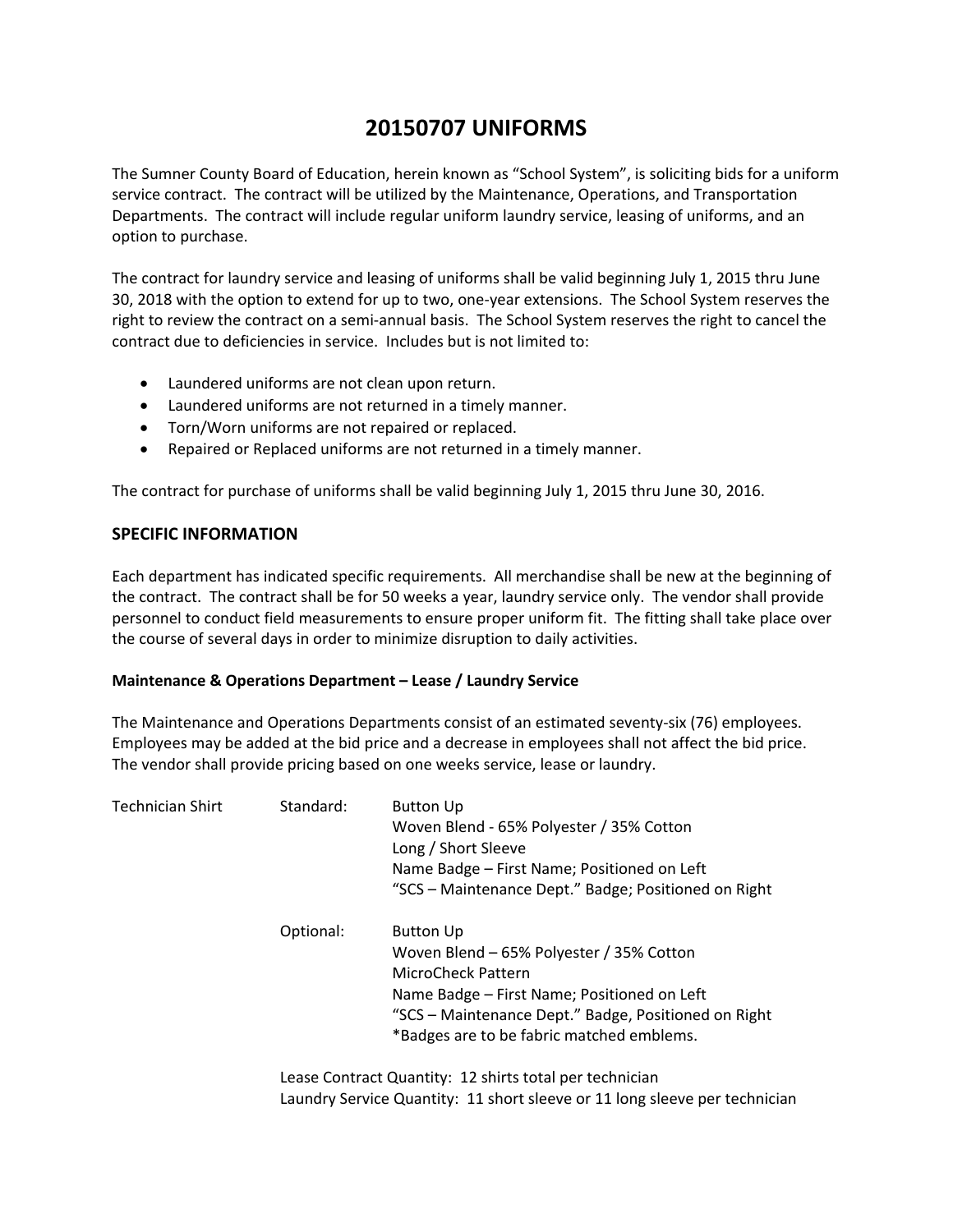| Supervisor Shirt:        | Polo Shirt<br>Dri-Fit<br>Long / Short Sleeve<br>Name Badge - First Name; Positioned on Left<br>"SCS - Maintenance Dept." Badge; Positioned on Right<br>Lease Contract Quantity: 12 shirts total per technician<br>Laundry Service Quantity: 11 short sleeve or 11 long sleeve per supervisor |
|--------------------------|----------------------------------------------------------------------------------------------------------------------------------------------------------------------------------------------------------------------------------------------------------------------------------------------|
| Technician/              |                                                                                                                                                                                                                                                                                              |
| <b>Supervisor Pants:</b> | <b>Blue Jeans</b>                                                                                                                                                                                                                                                                            |
|                          | Lease Contract Quantity: 6 pants total per technician/supervisor<br>Laundry Service Quantity: 11 pants total per technician/supervisor                                                                                                                                                       |
| or                       |                                                                                                                                                                                                                                                                                              |
|                          | <b>Work Pants</b>                                                                                                                                                                                                                                                                            |
|                          | <b>Plain Front</b>                                                                                                                                                                                                                                                                           |
|                          | 100% Pre-Shrunk Cotton Twill                                                                                                                                                                                                                                                                 |
|                          | Lease Contract Quantity: 6 pants total per technician/supervisor<br>Laundry Service Quantity: 11 pants total per technician/supervisor                                                                                                                                                       |
| Technician/              |                                                                                                                                                                                                                                                                                              |
| Supervisor Jacket:       | Permalined Hip Jacket                                                                                                                                                                                                                                                                        |
|                          | 65% polyester / 35% cotton                                                                                                                                                                                                                                                                   |
|                          | "SCS - Maintenance Dept." Badge; Positioned on Right<br>Lease Contract Quantity: 1 jacket per technician/supervisor                                                                                                                                                                          |
|                          | Laundry Service Quantity: 2 jackets per technician/supervisor                                                                                                                                                                                                                                |
| Coverall:                | <b>Quilted Lining</b>                                                                                                                                                                                                                                                                        |
|                          | 100% Cotton                                                                                                                                                                                                                                                                                  |
|                          | Insulated                                                                                                                                                                                                                                                                                    |
|                          | Zip Front                                                                                                                                                                                                                                                                                    |
|                          | Quantity: 1<br>*This item is optional and may not be utilized by personnel.                                                                                                                                                                                                                  |
|                          |                                                                                                                                                                                                                                                                                              |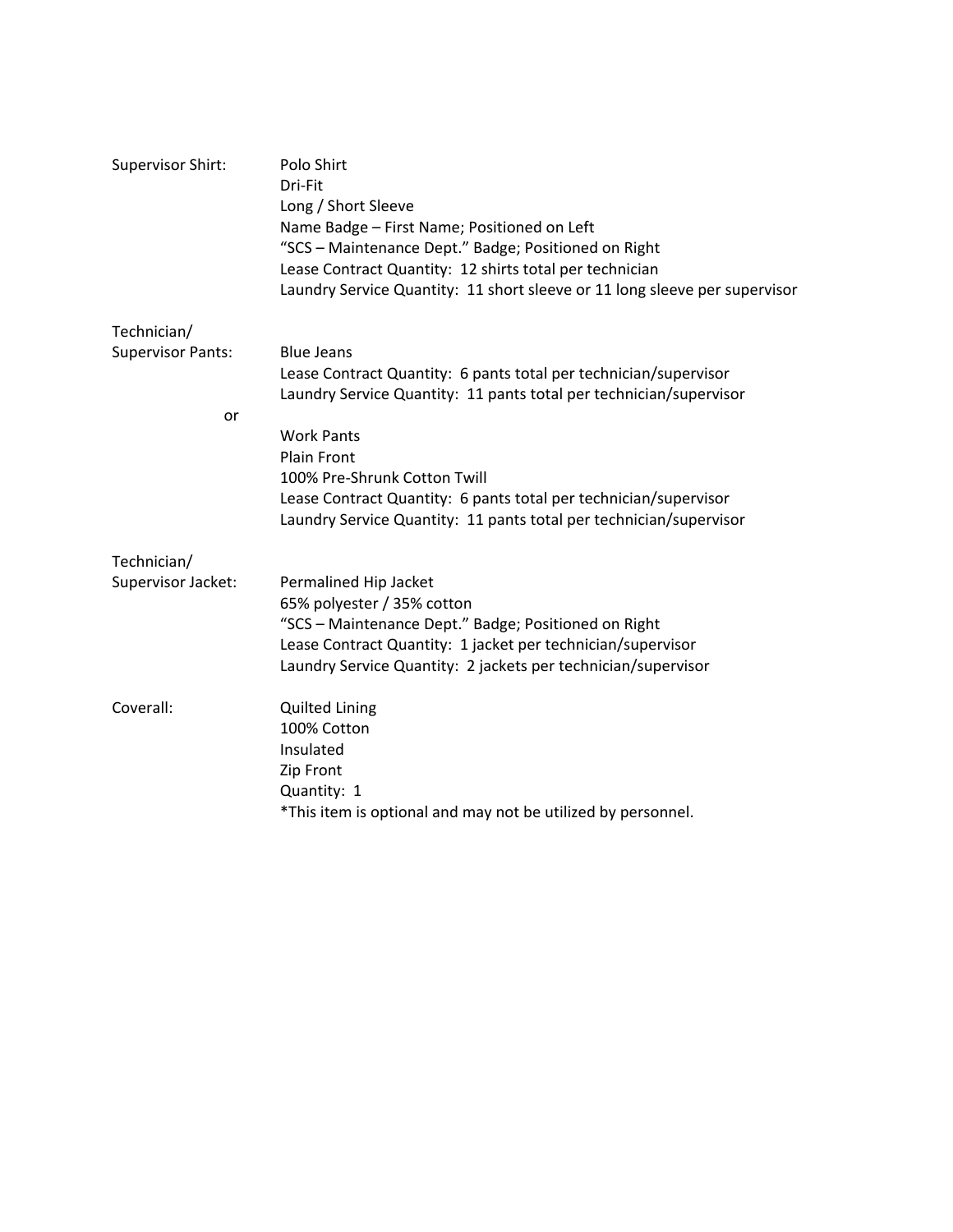## **Transportation Department – Purchase Option**

The Transportation Department has requested the ability to exchange items, if not worn. The vendor must indicate any restrictions, if applicable, in the notes section of the Bid Sheet. More or less of any item may be purchased at the bid price.

| Shirt:                | <b>Button Up</b><br>Short / Long Sleeve<br>100% Cotton Twill<br>Color: Light Blue<br>"SCS Transportation Dept." Badge; Positioned on Left<br>Quantity: 7 |
|-----------------------|----------------------------------------------------------------------------------------------------------------------------------------------------------|
| T-shirt:              | <b>Short Sleeve</b><br>100% Spun Polyester Jersey<br>Color: Gray or Navy<br>"SCS Transportation Dept." Badge; Positioned on Left<br>Quantity: 77         |
| Pants:                | <b>Work Pants</b><br>65% Polyester / 35% Cotton<br>Color: Navy<br>Quantity: 84                                                                           |
| Jacket:               | <b>Quilted Permanent Lining</b><br>100% Polyester<br>Color: Navy<br>"SCS Transportation Dept." Badge; Positioned on Left<br>Quantity: 12                 |
| <b>Full Coverall:</b> | <b>Quilted Lining</b><br>100% Cotton<br>Zip Front<br>Color: Tan or Navy<br>"SCS Transportation Dept." Badge; Positioned on Left<br>Quantity: 12          |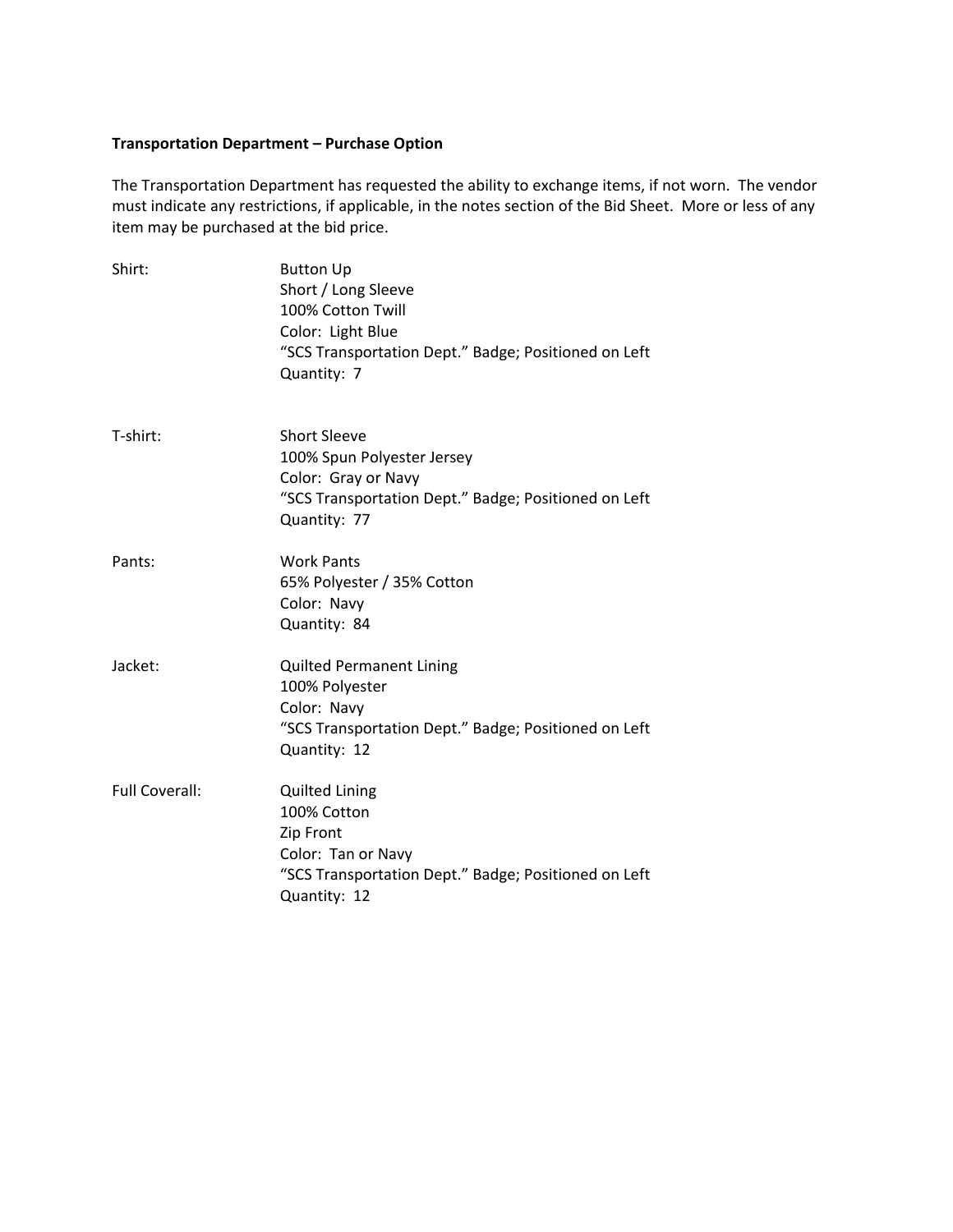## **SUMNER COUNTY BOARD OF EDUCATION**

**Purchasing Department** 1500 Airport Road Gallatin, TN 37066

| <b>COMPANY NAME</b>                         |                                                                                                                      |                  |
|---------------------------------------------|----------------------------------------------------------------------------------------------------------------------|------------------|
| <b>ADDRESS</b>                              |                                                                                                                      |                  |
|                                             |                                                                                                                      |                  |
| <b>TELEPHONE</b>                            |                                                                                                                      |                  |
| <b>EMAIL</b>                                |                                                                                                                      |                  |
| <b>AUTHORIZED COMPANY</b><br>REPRESENTATIVE | <u> 1989 - Johann John Stone, markin film fan it ferstjer fan it ferstjer fan it ferstjer fan it ferstjer fan it</u> | <b>SIGNATURE</b> |
| <b>AUTHORIZED COMPANY</b><br>REPRESENTATIVE |                                                                                                                      | <b>PRINTED</b>   |
| <b>DATE</b>                                 |                                                                                                                      |                  |
| <b>BID TITLE</b>                            | 20150707 UNIFORMS                                                                                                    |                  |
| <b>DEADLINE</b>                             | JULY 7, 2015 @ 9:00 A.M.                                                                                             |                  |
| <b>BID AMOUNT</b>                           | See Attached.                                                                                                        |                  |
| <b>BID GOOD THRU</b>                        | July 1, 2015 - June 30, 2018 LEASE / LAUNDRY<br>July 1, 2015 - June 30, 2016 PURCHASE OPTION                         |                  |
| NOTES: NOTES:                               |                                                                                                                      |                  |
|                                             |                                                                                                                      |                  |
|                                             |                                                                                                                      |                  |
|                                             |                                                                                                                      |                  |
|                                             |                                                                                                                      |                  |
|                                             |                                                                                                                      |                  |